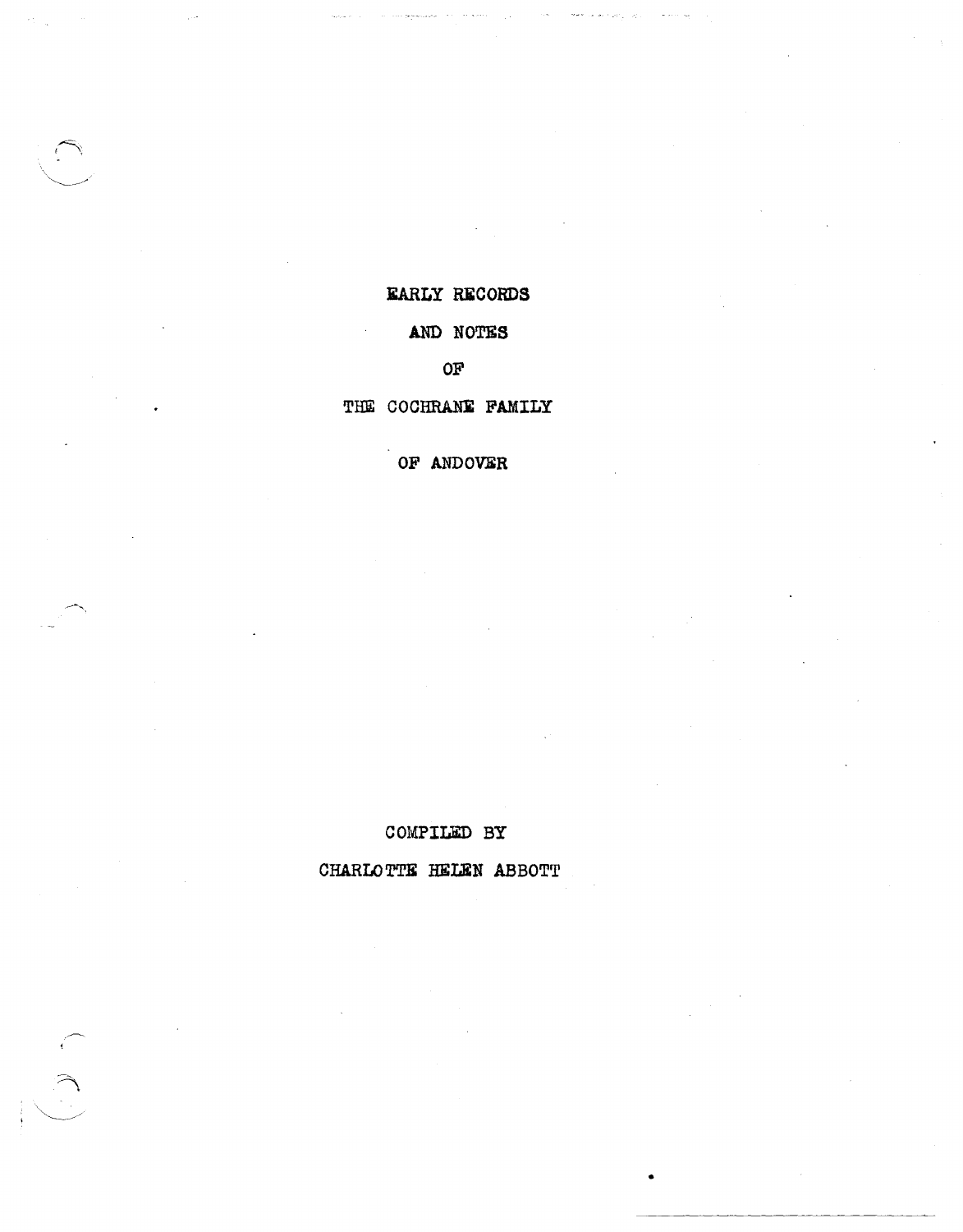The COCHRANE FAMILY of A1IDOVER

> James (1) Cochrane of Andover was the son of parents who went from the north of Ireland to England, lived there for a short time and then came to America. One child was born before they left England. and James was born on the voyage over.

It is not certain where they landed: Halifax N.S. or Flamouth.  $Me_{\bullet}$ . Personally I think it was Portland,  $Me_{\bullet}$ , and that there Tames grew up and married <sup>S</sup>alome Knowlton. It was a runaway match. Her family was well-to-do and Scotch.

James and Salome lived for a time at Amherst after their marriage. but about a year later came to Andover, where they resided the rest of their lives.

Salome had twelve children, and in addition, adopted two, probably grandchildren.

The first house James had, was bought from Chas. Furbush. This he sold later to Wm. Bailey. Salome got a home of her own and in time sold it to Stephen Lovejoy. The first place, on the lands along the road, was too much for her to handle, Salome was an excellent nurse and doctor and as James was incapacitated by service in the Revolution, she went far from home on cases. in order to make money to support a lapge family. James. it seems, could mow ONLY  $1/2$  an acre of rye in a forenoon, at the age of 80. But the Scotch are smarter than the rest of the  $Yankees$ . James died Aprl. 1, 1837, age 85. Salome died at the age of 88, in 1841. A minimum momentum op fter family disinherited her at the time of her marriage and never after had any communication with her.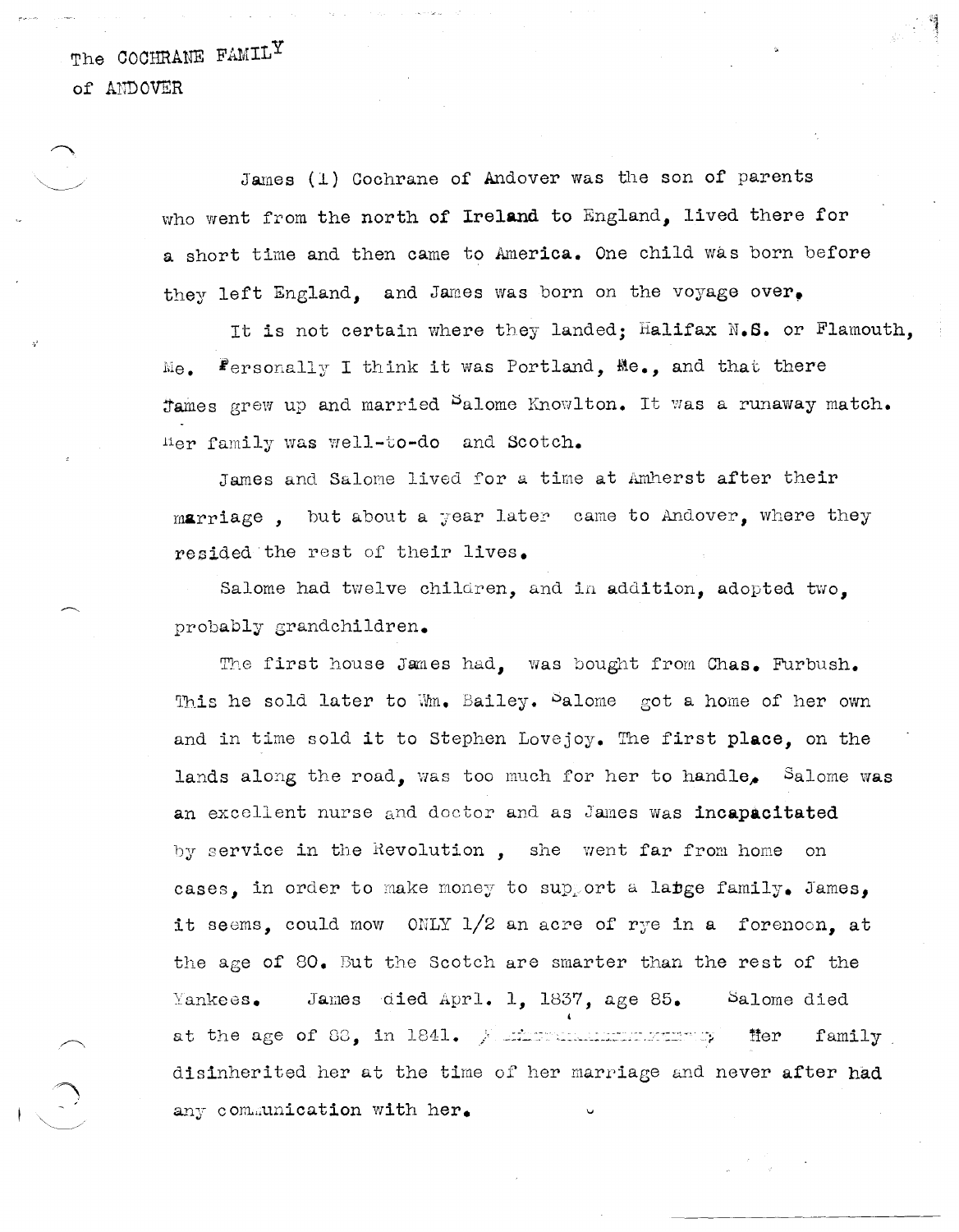James Cochrane and Salome, had : Jenny, born 1773; m. John Merrill, Jr. of Andover, Oct.1792. m. Herman Richardson of Methuen. 1802.8ept./  $P_{\text{o}}11y$ , b.--Sally, b. about  $1785$ ; m. Benjamin Dane of Andover, 1803; d. 1826. Samuel, b.1774;m. lst., Hannah Wyman of the Woburn line; she d. here<br>Feb.15,1805 at 25; m. 2nd., Mary Bailey, Mar.2,1807; she d. age 57, 066.27, 1843; dau.of Dan(6) Bailey and Mary Stanley, b.in Tewksbury. m. John Chase of Andover, 1809, May 28; he was Capt. Anna, b. Daniel Bailey Jr., 1809; 2nd, Roger Blood, Sophia, b.  $m_\bullet$ her brother-in-law - his 2nd wife. m. Eunice S. Chase, 1813, Sept.30; he was Lieut.; went to Lowell. Henry, b. Martha,  $b_{\bullet}$ th. Roger Blood in 1815, Nov.3. James, Jr. b. Oct.  $\oint \frac{1735}{c}$ ; unmarried, Feb.6, 1821. of Chelmsford; m. Mary Merrill, Pec. 12. 1823. John, Rachel, b. -; m.1st. Jos. Bixby Abbott of Gloucester. drowned: 2nd. Lewis, b. --; m. Mary Abbott; went to New York,  $\frac{1}{2}$  Jonathan  $\text{Hardy, Jan.28, 1802.}$ Elizabeth, b.Jan. 20,7m.

Polly (Cochmane ) Richardson, died young, and grandmother Cochrane brought up her two children.

Sulome Cochrane bought her homestead for  $$50,-$  two acres of (Thos. or Tristam) land bounded by the land of Samuel Cochrane and a/Bailey-May. 24. Salome did not join in any of her husband's deeds but he 1832. had ownership in three parcels: - June 10, 1784- Chas. Furbush for 200 Hbs. deedd 40 acres, more or less, bounded by land of Wm. Eailey. Furbush, Wm. Abbott and Daniel Foster.sign.

The tale is told, that in 1781, Continental money was of so little value, Salome brought a \$ 1000 note in that money into a store in town. alapped it on the counter, and asked for a "darning needle."

-୧–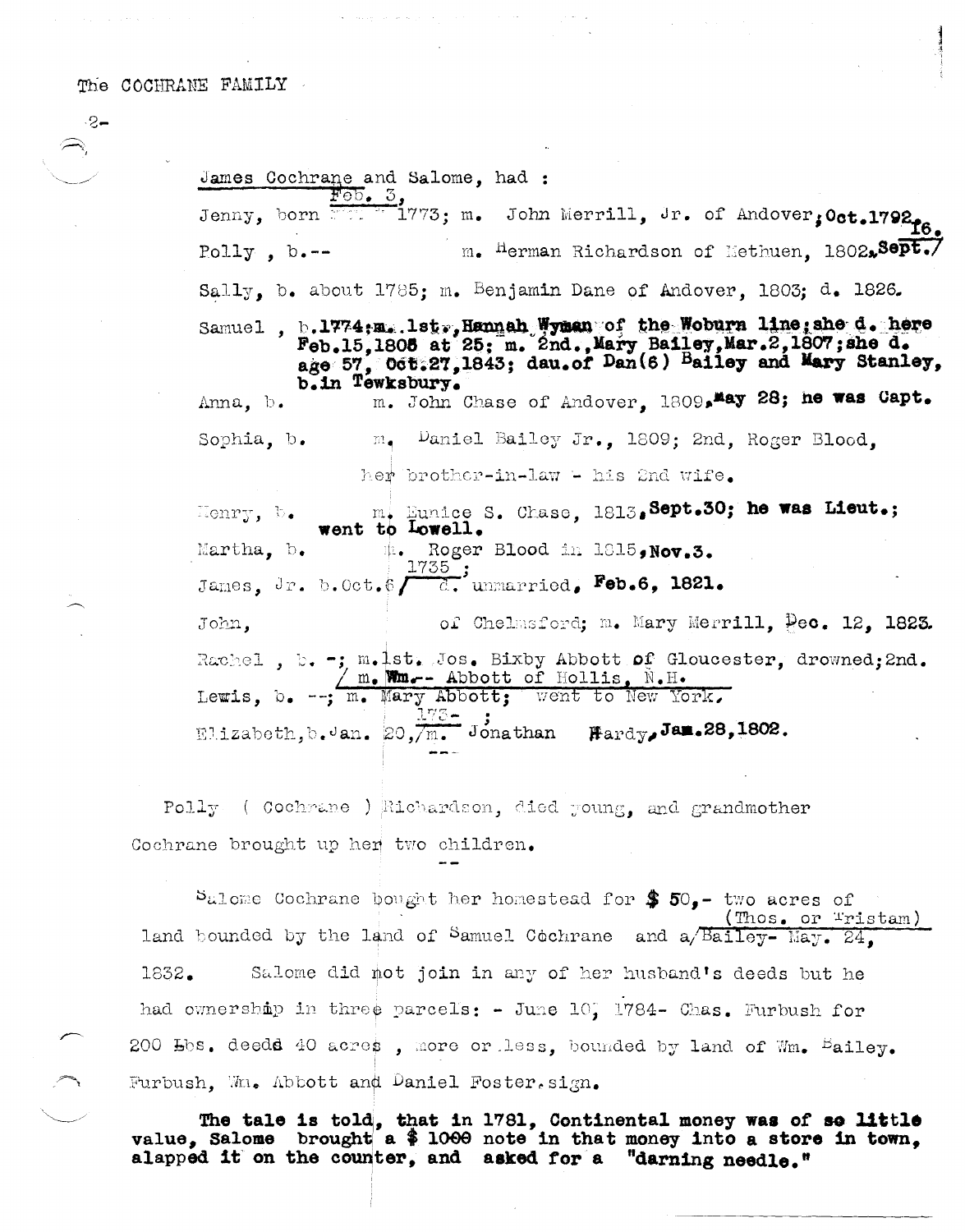Salem Probate Records  $-3-$ 

- V. 30. 1820 -- James Cochran gives mortgages on 3 parcels of land, for  $\frac{4}{9}$  585. This is released by two or three executors, March 24, 1870.
- Mar. 1. 1821.-- James Cochran sells for  $\frac{6}{9}$  50, to Lewis Cochran,  $\frac{1}{10}$  two deeds)- meadow, pasture and two acres of woodland on High Plains; for \$1300, his house, farm land and buildings,
- Aug. 11, 1821--Moody Bridges, sheriff, sells on execution to Wm. Johnson. 3d. Collector of Town of Andover, for \$100, all the above property.- probably for back taxes.
- Charles Furbush of Andover, gentleman, for 200 Lbs. paid  $141 - 217 -$ by James Cochran of Andover, yeoman, 40 acres at N.W. part of Andover, near Merrimack River- N.W. corner on River, S-S. South on Wm. Bailey 's land-80 poles, to S-S- East on Bailey's 15 p. and S-S So on Bailey 's 30 p. to S-S East joins on Bailey's-30 P. to S-S-Horth on my other land -30 p. - to S- East on land 48 p. - S- S- North on land of Wm. Foster and Daniel Asholt 60 p. June 10. 1784 ( David Hovey & John Holt Aug. 16. 1784) to bds.
- 162-25 -- Luther Bailey, husbandman, for 60 Lbs. paid by James Cochran of Andover, land on south side road from John Hardy&s to coal path, and bds. on Enoch Merrill's N.W. -on road- Swan Rd- 52 rds. to S-Son road, S.E. - 12 rds. to White Oak,-N.E. 12 1/2 rds. to White Oak- $N_{\bullet}$ . to S-S-  $E_{\bullet}$ -21 rds. - and so on back to road. 5 acres.  $\text{Nov}_{\bullet}$  9, 1796 (Tim and Nathan Bailey)

for 850. from James Cochran of Andover. Jonathan Bickford  $170:191$ 60 acres and bldgs., Bds. Jn. Hardy - Moses Wood- Sam Frye-Joshua Churchill. April 29. 1801.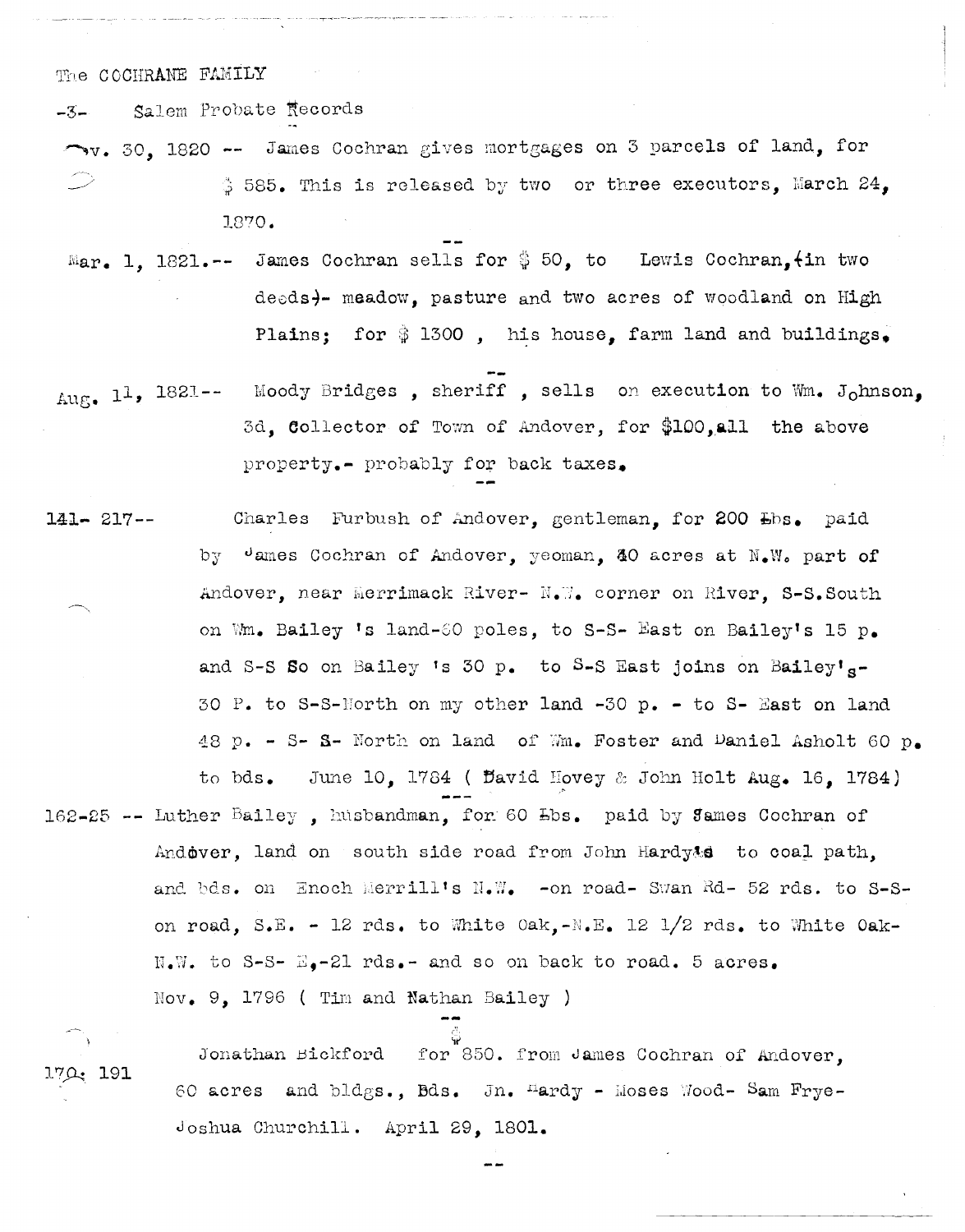Salem Probate Records -4-

- James Cochran, yeoman, of Andover, for 18 sh. from Wm.  $\sqrt{167} : 270$ Foster of Andover, permits of fencing  $1 \frac{1}{2}$  rds. of his laid in West part of Andover. for purpose of supplying water to cattle during grazing season, and to take up and repair a drain running through said land. (1797- Wm. Foster- Mary Ballard.) 171: 234 -- James Cochran of Andover, sells to Wm. Bailey, for  $\frac{1}{9}$  1300. his land and buildings, bds. on Merrimack River, etc., same he bought of Furbush--. ( Bailey had a house near it and  $Dr_{\bullet}$  Ben Kittredge once owned land near; also Wm. Peters.) Salome marks. Joshua Holt and Silas Farnum witnesses. 1801.
- 177: 61 James Cochran of Andover, yeoman, for \$30 paid by Solomon Furbush, meadow near Hag get's Pond; 2 acres, near, Col. Pavid Wood Brook- Capt. Nathan Bailey- Jn. Trow, etcl804
- Sames Cochran of Andover, for  $\frac{1}{2}$  150 from Jn. Trow, West side 181: 230 of brook from  $H_{\mathbf{a},\mathbb{R}}$  et's Pond - east of Trow's house - upland. 14  $\mathbf{a}_\bullet$ Salome marks. (John Hardy- Joel Merrill ) 1797.
- 193: 182 -- James Cochran of Andover, for 800  $\frac{1}{4}$  from Jn. Malcoy of Andover, sells 2 pcs. on road from widow Furbush's to Sam Pailey. same as I bought lately from Jesse Trull! 1 on North side rd. - bldgs., mowing and tillage-; 2nd on So. side rd.- tillage and wood., bds. James Hardy, widow Dorcas Bailey and Trull. Salome signs. 1800-01
- 202: 205 -- James Cochran of Andover sells to Daniel Abbott, for \$50 wood on road from Cochran's to peter farks's ferry- 3 acres. 1808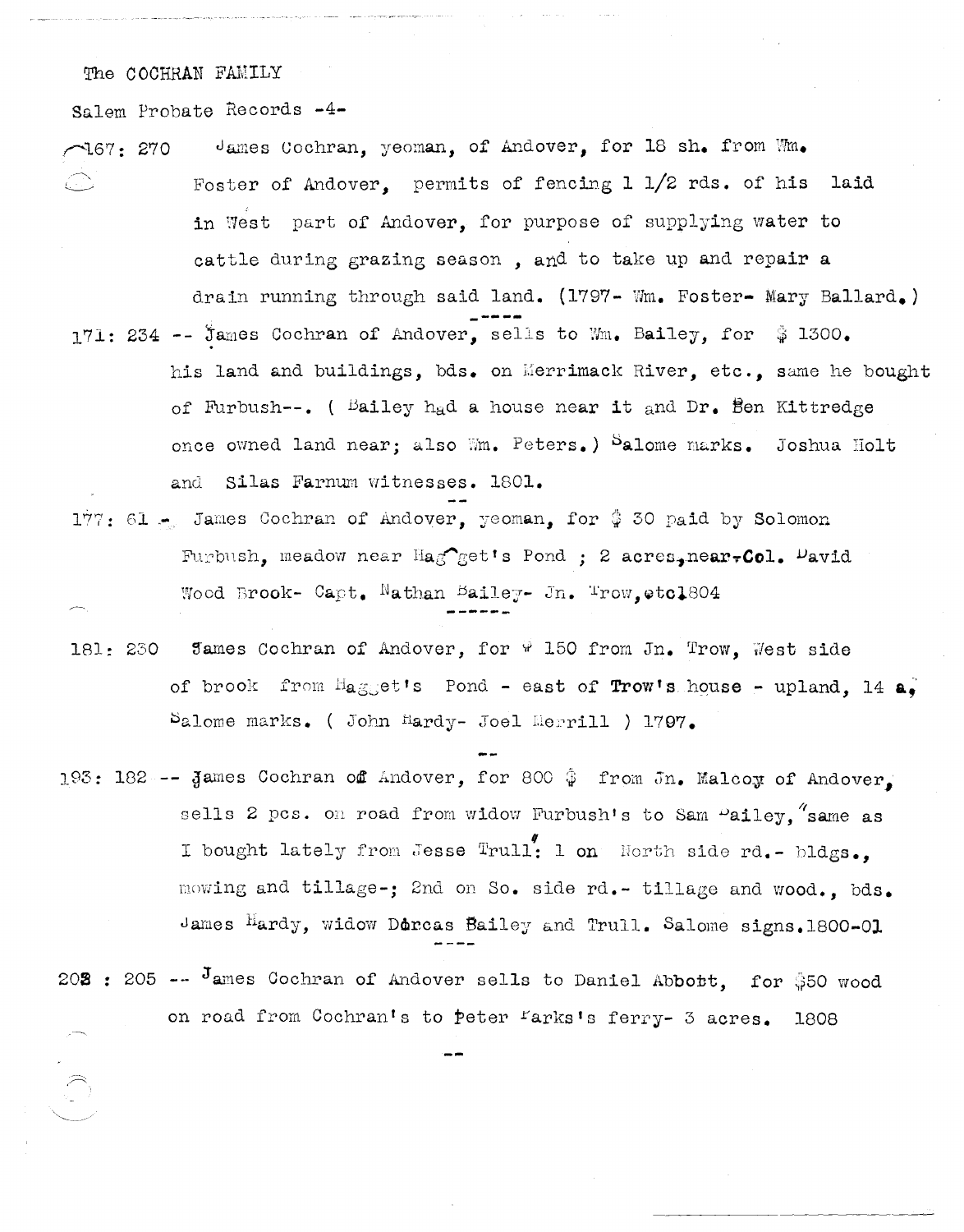$-5-$ 

Capt Samuel Cochran (2) married 1st Hannah Wyman of Woburn or Malden; had: m. Henry Carter of Waltham. March 31, 1822. Hannah $(3)$ , b. Samuel (3), b. Jan. 16, 1805; d. March 12, 1829. Hannah Wyman died Feb, 15, 1805, age 25 yrs. Then, Mar. 2, 1807,

Samuel (2) married Mary Bailey, and their children were :- $\text{Mary.}$  (3), b. Oct. 17, 1808; m. Jarvis Townsend,  $\text{Alg.}30,1829.$ Jehiel, (3), b. Oct. 29, 1810; d. May 10, 1860; not married. Abigail '3), b. Apr. 13, 1812 ; m. Nathan Holt of Bradford, Aug. 21, Henry, (3), b. Mar. 21, 1814; d. Nov. 14, 1843; m. Sophia Hardy, 1838. Elizabeth Wyman  $(3)$ , b. Feb. 1, 1816; m. Amos Hunt. May 9. 1839. John  $(3)$ , b. d. unmarried in Chester, N.H., 1884. b. 1821 ; m. Elisha Hopkins in 1842; he d. 1884. she  $(3)$ Julia Ann **iived in Merrimac.** James,  $(3)$ , d.y. 1822. Fidelia (3), b. 1823 ; m. Charles Nichols, 1855; lived in Merrimac.

Martha  $(3)$  d.y. 1828;  $\ldots$ 

This completes the record of Samuel's children. During early life Samuel was at Malden but returned before 1805 and lived here ever after. Mary Bailey was a daughter of Daniel Bailey, whose younger son, Daniel, married Samuel Cochran's sister Sophia. Mary died of fever, Oct. 27, 1843,-age 57.

Jenny (2) Cochran, who m. John Merrill in 1792, had : m. Phebe Shattuck , 1831.  $William(3)$  $E$ **i**  $z$ **a** $(3)$ m. Henry Phelps, lived Church St., No. Andover, m. Sam Stevens, 1832. Jane  $(3)$ George Lovejoy  $(3)$ , b. m. Joshua F. Hill, 1836.<br>m. David Barnard, 1822; res. White Pups. Abigail,  $Sally,$ Jenny died here Sept. 1, 1825; John died in the almshouse, 1828.  $John (3), b. --$ m. Su<del>s</del>an --; ch. Polly Ann-John.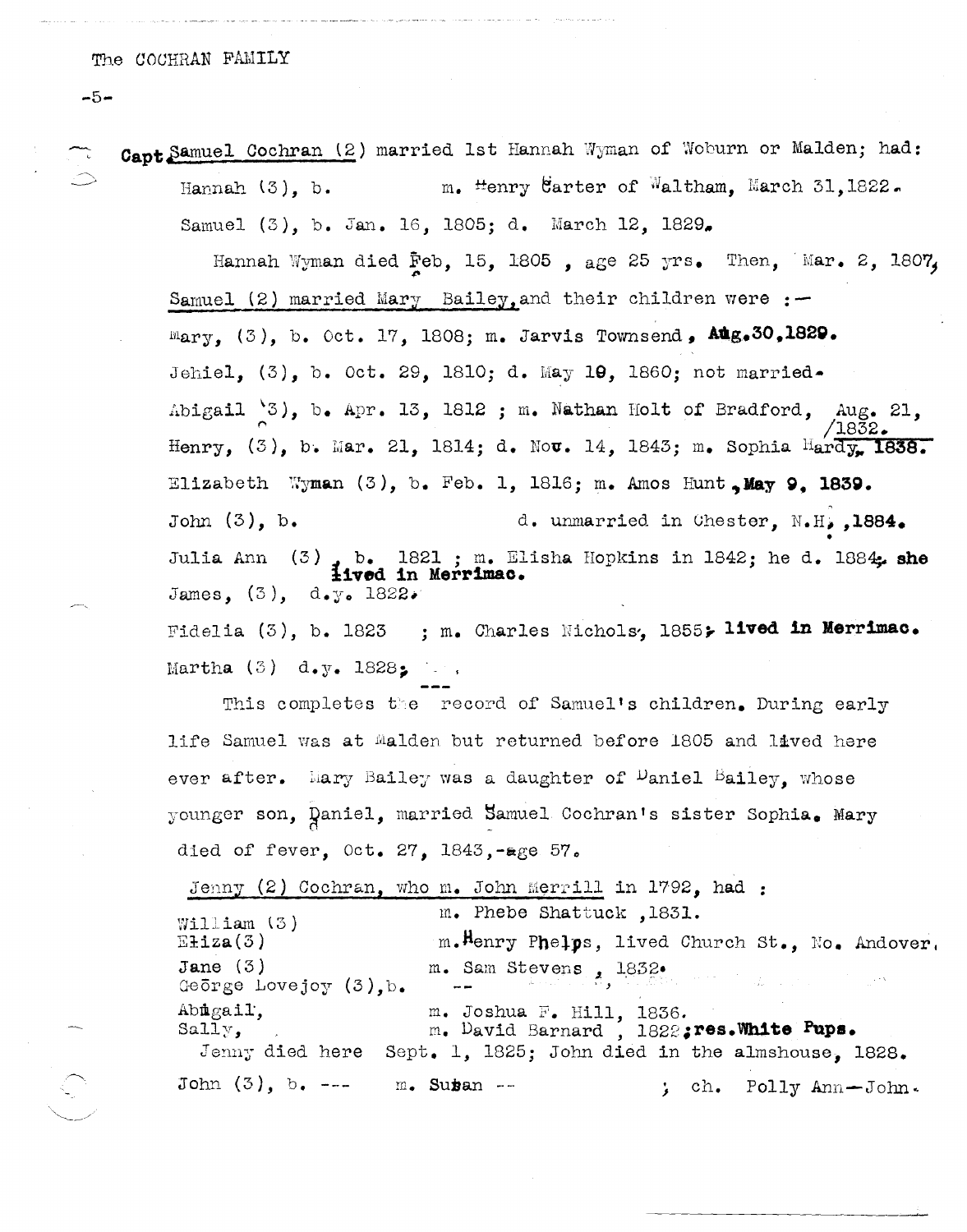ANDOVER -6-

1813 (2) Cochran m. 1st/Eunice Sawyer Chase; 2nd Naomi Lt. Henry Farris, dau. of Silas of <sup>T</sup>ewksbury; she d.1876 at  $77/$ Henry  $(3)$ , b. Aug. 30, 1814; d. in Tewksbury,

Justin  $(3)$ , b. Mch, 18, 1818 ; went west.

(Lt. Henry  $(2)$ , m. 2nd., Naomi Farmer, May 13, 1846; she was dau. of Silas and Rhoda, of Andover; she d. at 77, Sept. 24, 1876.)

John (2) Cochran and Mary Merrill, dau. of Joseph and Sally (Stevens) Merrill,  $had:$ 

Emmaline  $(3)$ , b. Mch. 5, 1823 ; died single.

Sarah F. (3), b.  $\sqrt{an}$ , 15, 1826; said to have m. a Jones of Maine, and to have lived for a time in Ballardvale. She died of a cancer in a little home near Haggetts Pond.

Hannah  $(3)$  Cochran and Henry Carter, had :  $-$ 

 $Henry (4)$ d. at 6 yrs.

Samuel  $(4)$ , b.-; m. Olive Whitmarsh; d. at Norway, Me.-John  $(5)$ Carter. Mary 14), b. ; m. William Green of Waterford. Me. Jehiel  $(4)$ , b. ---; m. Elizabeth Berry, Conway, N.H. Charles  $(4)$ , b. : m.  $- d$ . Springfield, Ill. - 5 daughters. John -

Abby,  $(4)$ , b ; m. Isaac Fellows of Peabody.

; m. John Symmes, Winchester, Mass.-1 son. Emma  $4)$  b. Nancy Warner  $(4)$ , b. -- : single; at Bridgeton,  $he$ . Mary Ann  $(4)$  $N.A.$  Holt-  $Lawrence .-no ch.$  $m_{\bullet}$ Henry Wyman  $(4)$ , b. -m. Sarah Brown; d. date unknown.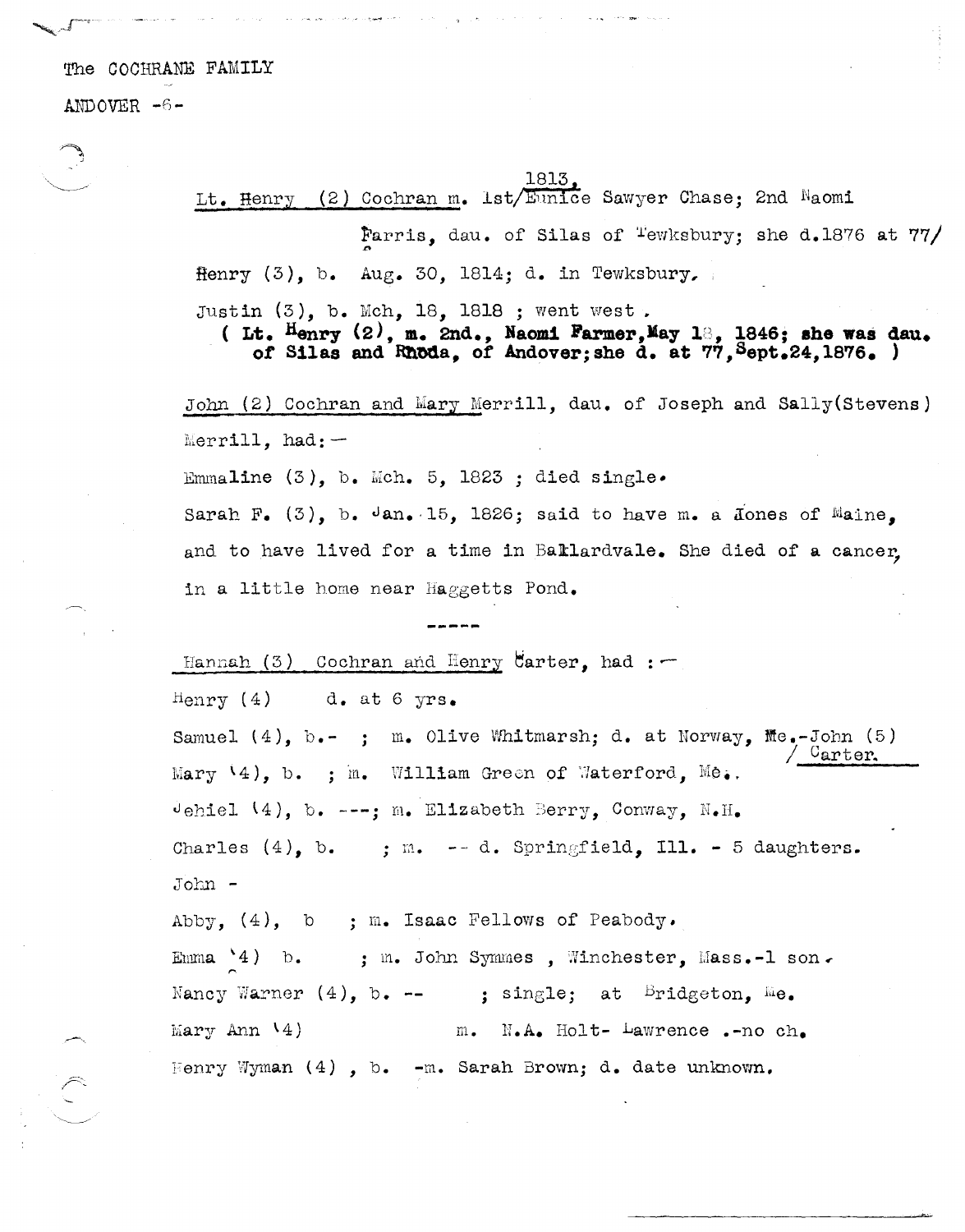a community can be a coupled posted

 $\langle \cdot \rangle_{\mathcal{A}_i}$ 

Andover -7-

**Northern Management** 

 $\hat{\rightarrow}$ 

 $\hat{\boldsymbol{\theta}}$ 

| (3)<br>Children of Hannah Cochran and Henry Carter -(cont)                                                        |
|-------------------------------------------------------------------------------------------------------------------|
| lives at St. Cloud, Minn.<br>Wesley $(4)$ , b ;                                                                   |
| Austin (4), b ; m. Lucy Grant, Hyde Park, Mass. - 4 children.                                                     |
| Edwin (4) b. ; d. - 10 Maine U.S. Vols.                                                                           |
| Elizabeth M. $(4)$ , b ; m. Austin Bingham, No. Bridgton, Me.                                                     |
| William Solon $(4)$ , b. ; m. Adelaide Berry, No. Conway, N.H. -                                                  |
| Lewis Horatio (4) b. unmarried; No. Conway, $N.H.$ To daughters.                                                  |
|                                                                                                                   |
| Mary Cochran (3) and Jarvis Townsend, had:                                                                        |
| Charles (4) $m.$ 2nd. $5.$ Saugus and Lynn.                                                                       |
| Eawrence laundry-man.<br>$Milton B$ .                                                                             |
| Rhoda Alice ) - -- d.y.<br>$\rightarrow$ --twins<br>$\qquad \qquad$ 1st Tristram Bailey; 2nd ---- Shirley.        |
| Augusta                                                                                                           |
| Walter $(4)$ by $---$ m. -- wife dead; no issue,                                                                  |
| William $(4)$ , b.Sept. 19, 1836; m. --- Middleton; in Civil War.                                                 |
| George $(4)$ , $-$<br>m. twice; in Lawrence ; 1 daughter.                                                         |
| m. Charles Melcher; in Newark, N.J.<br>Abby $(4)$ , b. ---                                                        |
|                                                                                                                   |
| Julia Ann $(3)$ Cochran and Elisha C. Hopkins, had: -                                                             |
| Frank Elisha $(4)$ -- ; m. Hannah Boardman; So. Lancaster, Mass.                                                  |
| George Lawrence $(4)$ , m. Abbie Danforth; Merrimack.<br>Edward Crossman $(4)$ , m. Lottie Nichols; # ";no issue. |
|                                                                                                                   |
| Julia Ann lived on Church St. Merrimack.                                                                          |
| Fidelia $(3)$ Cochran and Charles Nichols, had : -                                                                |
| Herbert Hall (4), b. 1856; single; lives Merrimack with mother.                                                   |
| Elizabeth Hood, 14), b. 1859; m.lst Edmund Sargent; 2nd Oliver<br>'Jordan.                                        |

 $\rightarrow$ 

 $\chi^2$ 

 $\bar{\beta}_0$ 

 $\mathcal{P}_{\mu}$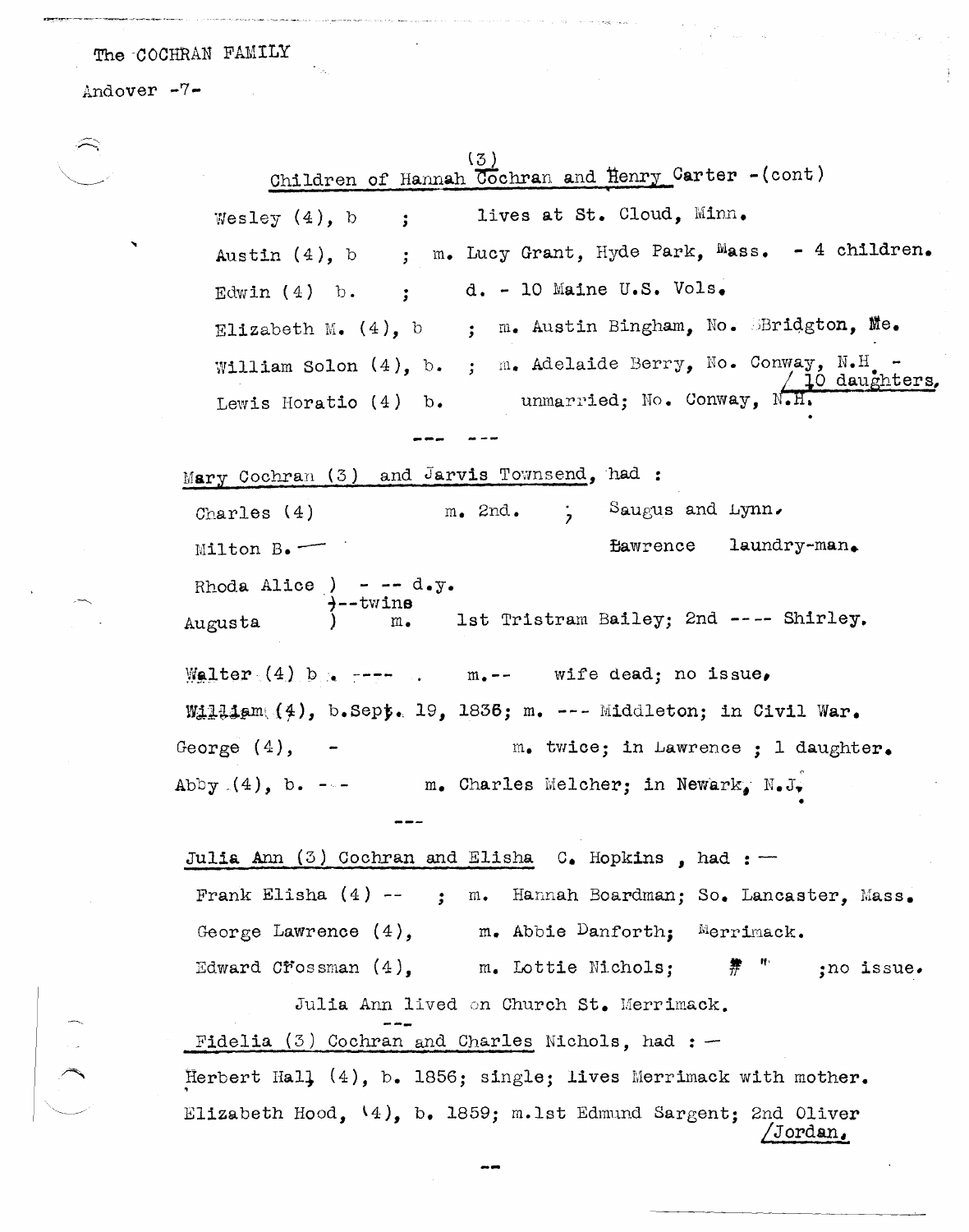$ANDOVER -8-$ 

| Samuel $(4)$ Carter and Olive Whitmarsh, had -                   |
|------------------------------------------------------------------|
| John Henry Carter, m. Elizabeth Wood ; Bailey St. Lawrence.      |
|                                                                  |
| Mary $(4)$ Uarter and William Green, had : (Waterford, Me.)      |
| Sarah Ophelia,<br>m. Irving Hamlin.                              |
| William C.<br>m. Ella Whitcomb - 2 children.                     |
| Isabel, d. unm.                                                  |
| Charles C.<br>m. Hattie-- ; no children,                         |
| (4)<br>James <i>Carter</i> and Elizabeth Berry, Conway, N.H. had |
| 5 children                                                       |
| Frank - only name known.                                         |
|                                                                  |
| John (4) Garter and Harriet-- of Illinois, had :-                |
| m. Alaric Green of Bridgton, Me.<br>Maud,                        |
|                                                                  |
| Abbie (4) Carter and Isaac Fellows; of Peabody, had -            |
| William                                                          |
| Ella                                                             |
| Susan                                                            |
| <b>Emma</b>                                                      |
| F <sub>r</sub> ank                                               |
| George                                                           |
| Mary                                                             |
| Emma (4) varter and John Symmes of Winchester, had : $-$         |
| Edwin                                                            |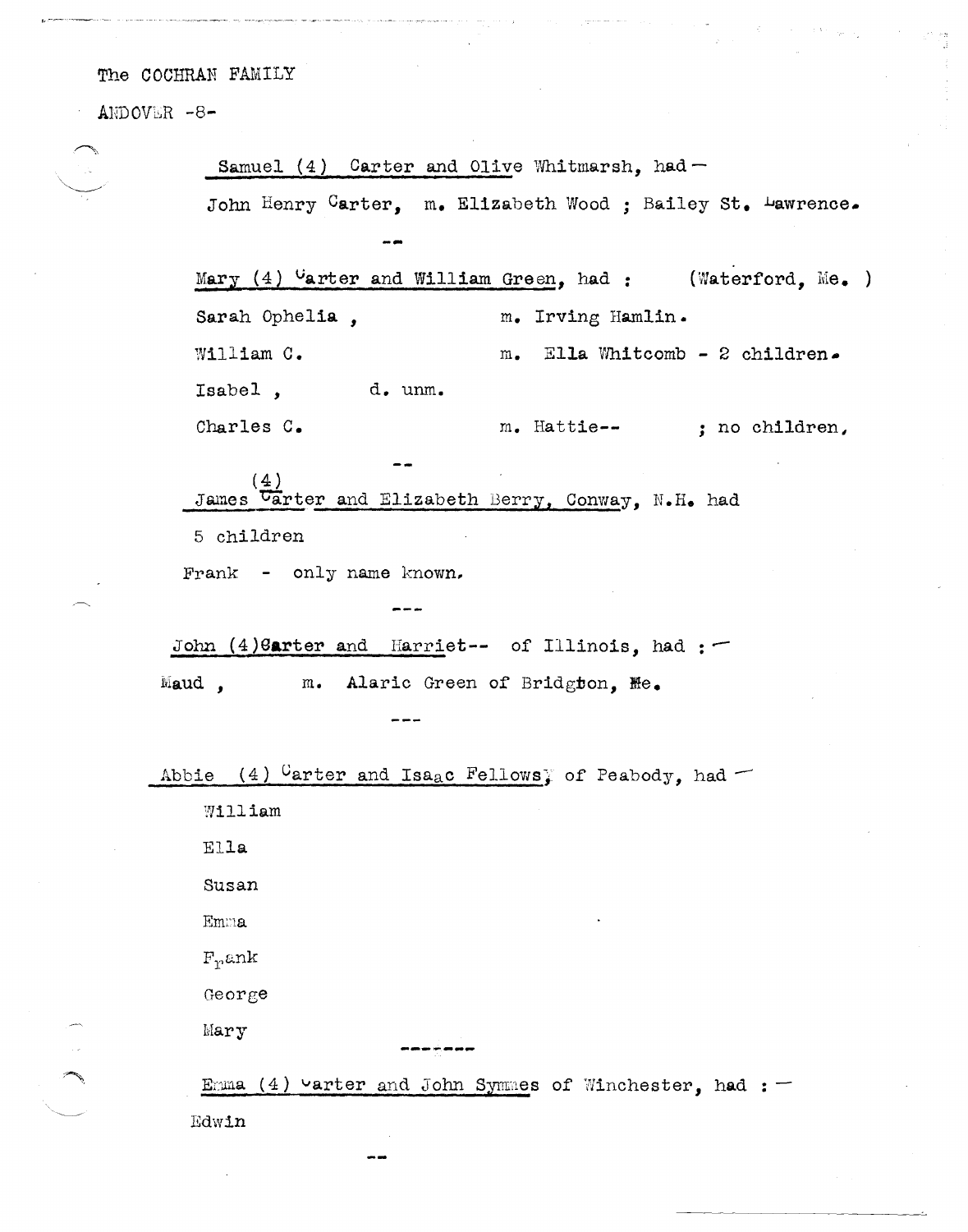off ANDOVER -9-

 $\ddot{t}$ 

| Henry Wyman Carter and Sarah Frown, had :                             |
|-----------------------------------------------------------------------|
| ; m. E.A. Chaffey, East Somerville, Mass.<br>Isabel, $b_{\bullet}$ -- |
|                                                                       |
| Elizabeth and Austin Brigham, had: (No. Bridgton, Me.)                |
| Beulah                                                                |
| Harry                                                                 |
|                                                                       |
| Milton B. Townsend<br>of Lawrence, had :                              |
| Lewis                                                                 |
| Walter                                                                |
| Edward                                                                |
| Clarissa                                                              |
| George Townsend<br>of $\text{Lawrence}$ , m. 2 -                      |
| 1 daughter                                                            |
|                                                                       |
| Newton Holt<br>Bennington, $Vt_{\bullet j}$ -                         |
| 2 sons                                                                |
|                                                                       |
| Frank Elisha Hopkins and Hannah Boardman, had: (So. Lancaster, MassQ  |
| Arthur                                                                |
| Edward d.y.                                                           |
| Frederick<br>of Newburyport.                                          |
|                                                                       |
| George Lawrence and Abbie Danforth, had : -                           |
| Harry, d.y.                                                           |
| Ernest                                                                |
| Addie-- d. unm. when 17.                                              |
| Eugene, b. about 1885.                                                |
|                                                                       |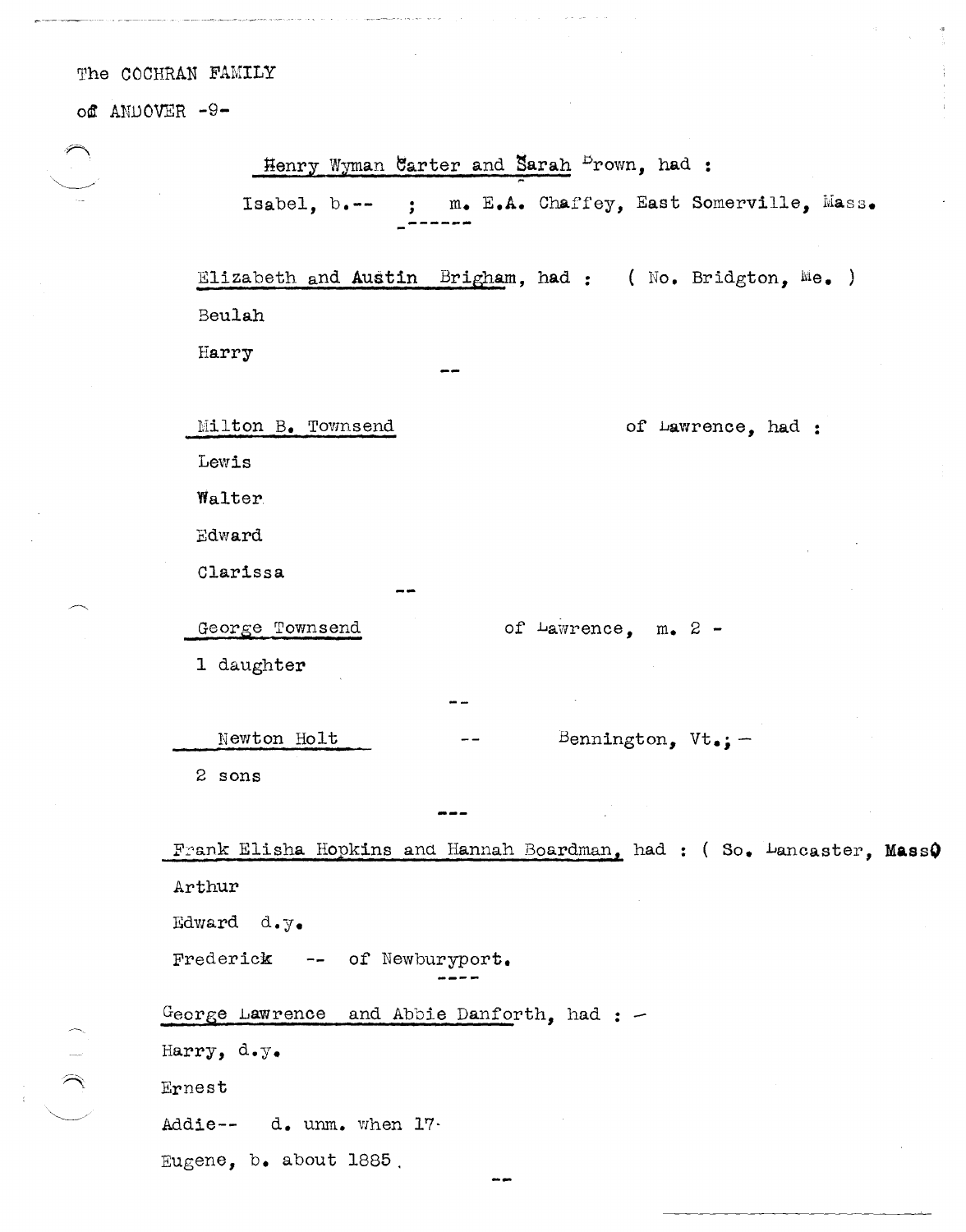of ANDOVER - 10-

Elizabeth Hood Nichols and Edmund Sargent, had :-Ruth Elizabeth, b. about 1884; ( $Mrs_{\bullet}$  Sargent m. again,-Oliver Jordan , of Merrimack)

Abigail Cochran  $(3)$  and Nathan Holt, had : -Mary Ann $(4)$ ; d. m. 2nd. Margaret Ann Carter, of Nathan Abeathar --Lawrence. d. 2 sons- Bennington, Newton  $\mathbf{u}$  $\mathbf{H}$ Samuel d. George -p--- m. Frank Valpey, Beacon St. Abby Cochran and Sophia Hardy, had: Henry George Henry  $(4)$  – in Frye Village. Julia Ann (4), b. 1841; d. 1842 Sophia Augusta  $(4)$  housekeeper at Pillsbury's for years. Elizabeth  $W_{\bullet}$  (3) and Amos Hunt, had : Elizabeth-Wm. Mc Cory, Millers Falls, Mass.  $m_{\bullet}$ William Charles- a seaman William M. seaman on the "Bancroft"; m. has children at Ward Hill, Portsmouth, N.H. Anna  $\overline{\mathbb{C}}$  $m_{\bullet}$  $\ddot{\phantom{a}}$ Ella -- d. when 10  $yrs.$  old,

-#-